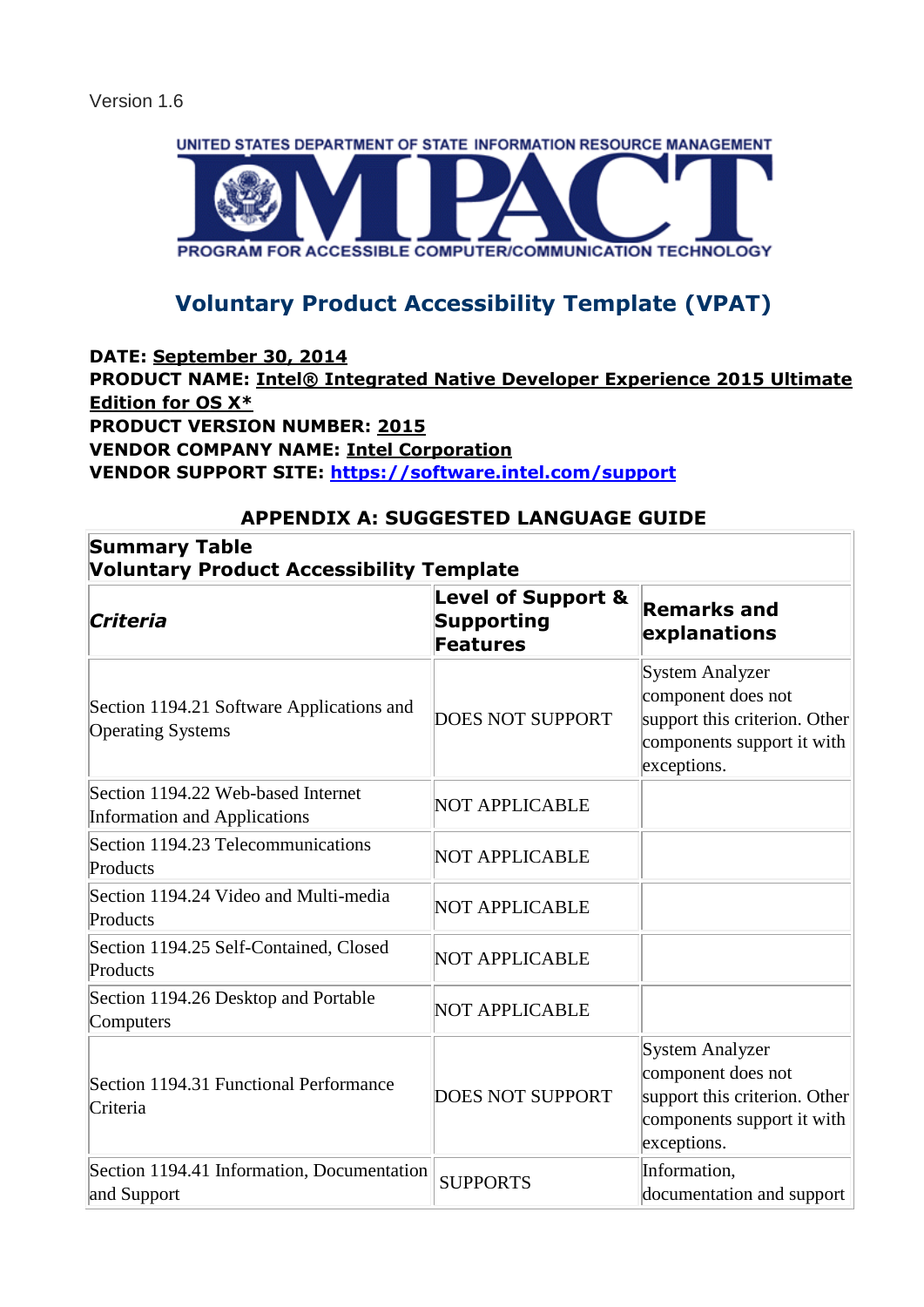| are in compliance with the |
|----------------------------|
| equirements.               |

| Section 1194.21 Software Applications and Operating Systems - Detail<br><b>Voluntary Product Accessibility Template</b>                                                                                                                                                                                                                                                                                                                                                                                                                                                                  |                                                                       |                                                                                                                                                                                                                                                                                                                                                                                                                |
|------------------------------------------------------------------------------------------------------------------------------------------------------------------------------------------------------------------------------------------------------------------------------------------------------------------------------------------------------------------------------------------------------------------------------------------------------------------------------------------------------------------------------------------------------------------------------------------|-----------------------------------------------------------------------|----------------------------------------------------------------------------------------------------------------------------------------------------------------------------------------------------------------------------------------------------------------------------------------------------------------------------------------------------------------------------------------------------------------|
| Criteria                                                                                                                                                                                                                                                                                                                                                                                                                                                                                                                                                                                 | <b>Level of Support &amp;</b><br><b>Supporting</b><br><b>Features</b> | <b>Remarks and</b><br>explanations                                                                                                                                                                                                                                                                                                                                                                             |
| (a) When software is designed to run on a<br>system that has a keyboard, product<br>functions shall be executable from a<br>keyboard where the function itself or the<br>result of performing a function can be<br>discerned textually.                                                                                                                                                                                                                                                                                                                                                  | <b>DOES NOT SUPPORT</b>                                               | Only product installer,<br>Intel $\mathbb{R}$ C++ Compiler,<br>library components fully<br>support this criterion.<br><b>System Analyzer</b><br>component requires mouse<br>to access many<br>functionality. IDE<br>integration components<br>support this criterion to the<br>extent that the IDE itself<br>does.                                                                                             |
| $($ b) Applications shall not disrupt or disable<br>activated features of other products that are<br>identified as accessibility features, where<br>those features are developed and documented<br>according to industry standards. Applications<br>also shall not disrupt or disable activated<br>features of any operating system that are<br>identified as accessibility features where the<br>application programming interface for those<br>accessibility features has been documented<br>by the manufacturer of the operating system<br>and is available to the product developer. | <b>SUPPORTS</b>                                                       | There is nothing in the<br>product that will cause<br>disruption or disable<br>activated features of other<br>products or of the<br>Operating System that are<br>Accessibility features.                                                                                                                                                                                                                       |
| $(c)$ A well-defined on-screen indication of<br>the current focus shall be provided that<br>moves among interactive interface elements<br>as the input focus changes. The focus shall<br>be programmatically exposed so that<br>Assistive Technology can track focus and<br>focus changes.                                                                                                                                                                                                                                                                                               | <b>DOES NOT SUPPORT</b>                                               | Product installer supports<br>this criterion. The criterion<br>is not applicable for Intel <sup>®</sup><br>$C++$ Compiler and library<br>components because they<br>have no GUI of their own.<br>System Analyzer<br>component provides the<br>on-screen indication of the<br>current focus, but not for<br>all controls. It also does not<br>expose it to Assistive<br>Technologies.<br><b>IDE</b> integration |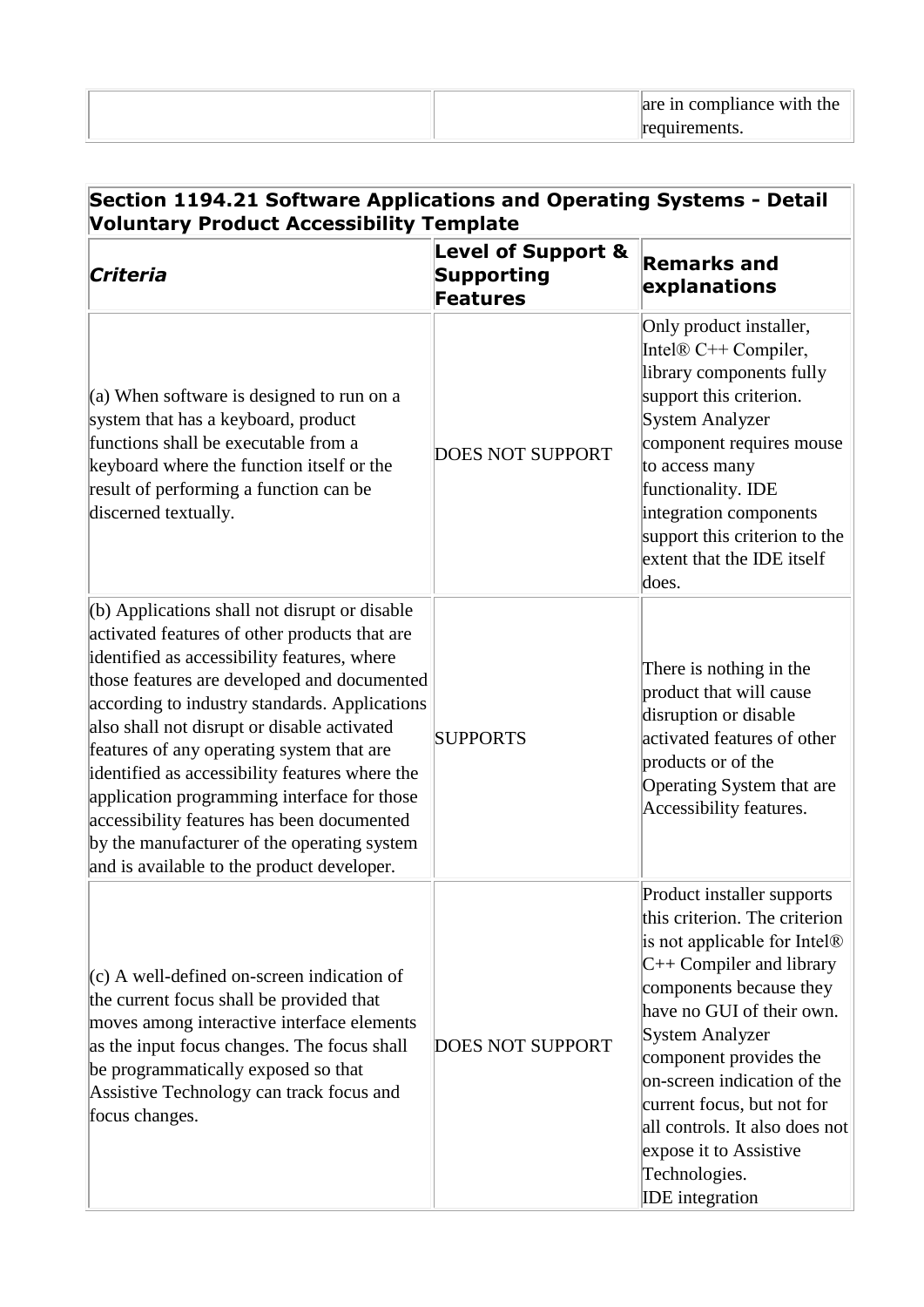|                                                                                                                                                                                                                                                                                                        |                         | components support this<br>criterion to the extent that<br>the IDE itself does.                                                                                                                                                                                                                                                                                                                                                                                                                                                                                                                                              |
|--------------------------------------------------------------------------------------------------------------------------------------------------------------------------------------------------------------------------------------------------------------------------------------------------------|-------------------------|------------------------------------------------------------------------------------------------------------------------------------------------------------------------------------------------------------------------------------------------------------------------------------------------------------------------------------------------------------------------------------------------------------------------------------------------------------------------------------------------------------------------------------------------------------------------------------------------------------------------------|
| $(d)$ Sufficient information about a user<br>interface element including the identity,<br>operation and state of the element shall be<br>available to Assistive Technology. When an<br>image represents a program element, the<br>information conveyed by the image must also<br>be available in text. | <b>DOES NOT SUPPORT</b> | Product installer supports<br>this criterion with<br>exceptions: there is no text<br>associated with some<br>images; some controls<br>don't provide sufficient<br>information to Assistive<br>Technologies. The criterion<br>is not applicable for Intel <sup>®</sup><br>$C++$ Compiler and library<br>components because they<br>have no GUI of their own.<br><b>System Analyzer</b><br>component does not<br>provide sufficient<br>information about user<br>interface elements to<br>Assistive Technologies.<br><b>IDE</b> integration<br>components support this<br>criterion to the extent that<br>the IDE itself does. |
| $(e)$ When bitmap images are used to identify<br>controls, status indicators, or other<br>programmatic elements, the meaning<br>assigned to those images shall be consistent<br>throughout an application's performance.                                                                               | <b>SUPPORTS</b>         | The product provides<br>consistent usage of bitmap<br>and other graphical<br>elements.                                                                                                                                                                                                                                                                                                                                                                                                                                                                                                                                       |
| (f) Textual information shall be provided<br>through operating system functions for<br>displaying text. The minimum information<br>that shall be made available is text content,<br>text input caret location, and text attributes.                                                                    | <b>DOES NOT SUPPORT</b> | Product installer supports<br>this criterion with minor<br>exceptions: text on some<br>controls is not available to<br>Assistive Technologies.<br>Only Intel® C++ Compiler<br>and library components<br>fully support this criterion.<br><b>System Analyzer</b><br>component does not<br>provide sufficient<br>information about user<br>interface elements to<br>Assistive Technologies.<br><b>IDE</b> integration<br>components support this<br>criterion to the extent that                                                                                                                                               |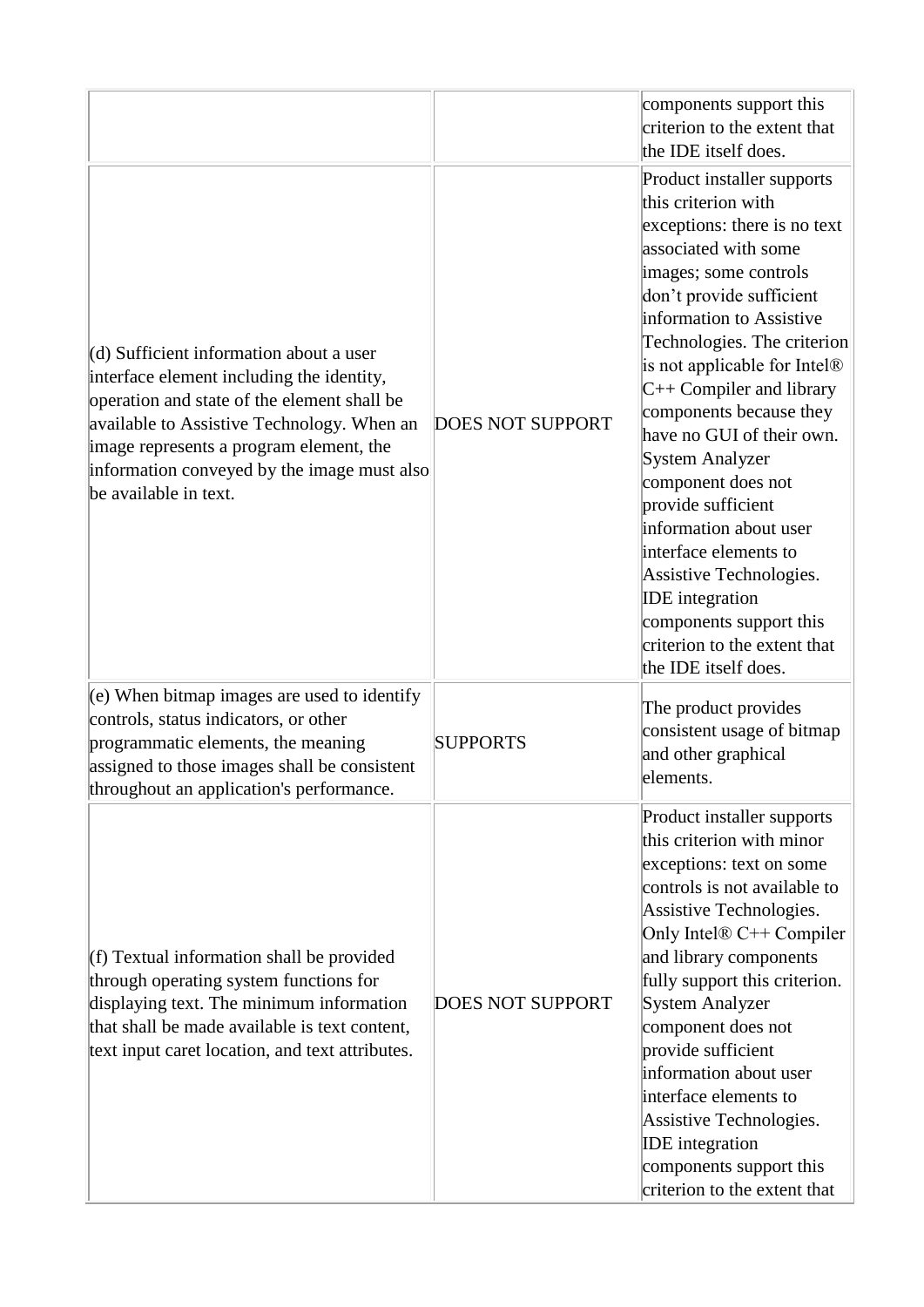|                                                                                                                                                                                      |                                           | the IDE itself does.                                                                                                                                                                                                                                                                                                                                                                                                                                                          |
|--------------------------------------------------------------------------------------------------------------------------------------------------------------------------------------|-------------------------------------------|-------------------------------------------------------------------------------------------------------------------------------------------------------------------------------------------------------------------------------------------------------------------------------------------------------------------------------------------------------------------------------------------------------------------------------------------------------------------------------|
| $(g)$ Applications shall not override user<br>selected contrast and color selections and<br>other individual display attributes.                                                     | <b>SUPPORTS</b>                           | The product does not<br>override any user selected<br>contrast or color selection<br>or any individual display<br>attributes. However,<br>System Analyzer can<br>override certain parameters<br>of 3D graphics per user<br>choice for the purpose of<br>analysis.                                                                                                                                                                                                             |
| $(h)$ When animation is displayed, the<br>information shall be displayable in at least<br>one non-animated presentation mode at the<br>option of the user.                           | <b>SUPPORTS WITH</b><br><b>EXCEPTIONS</b> | Animations are used to<br>visualize parameter<br>changes over time.<br>Information from such<br>animations (graphics) is<br>also available in CSV<br>format at the option of the<br>user. Other animations are<br>used as progress indicators<br>and as activity indicators<br>and are not significant for<br>the use of the product. The<br>information from them is<br>available as text, but in<br>some cases this text is not<br>accessible to assistive<br>technologies. |
| $(i)$ Color coding shall not be used as the only<br>means of conveying information, indicating<br>an action, prompting a response, or<br>distinguishing a visual element.            | <b>DOES NOT SUPPORT</b>                   |                                                                                                                                                                                                                                                                                                                                                                                                                                                                               |
| $(i)$ When a product permits a user to adjust<br>color and contrast settings, a variety of color<br>selections capable of producing a range of<br>contrast levels shall be provided. | <b>SUPPORTS</b>                           |                                                                                                                                                                                                                                                                                                                                                                                                                                                                               |
| $(k)$ Software shall not use flashing or<br>blinking text, objects, or other elements<br>having a flash or blink frequency greater than<br>2 Hz and lower than 55 Hz.                | <b>DOES NOT SUPPORT</b>                   | System Analyzer can<br>display flashing and<br>blinking objects under<br>certain configuration<br>options.<br>Other components support<br>this criterion.                                                                                                                                                                                                                                                                                                                     |
| $(1)$ When electronic forms are used, the form<br>shall allow people using Assistive<br>Technology to access the information, field                                                  | <b>DOES NOT SUPPORT</b>                   | Product installer supports<br>this criterion with<br>exceptions: some controls                                                                                                                                                                                                                                                                                                                                                                                                |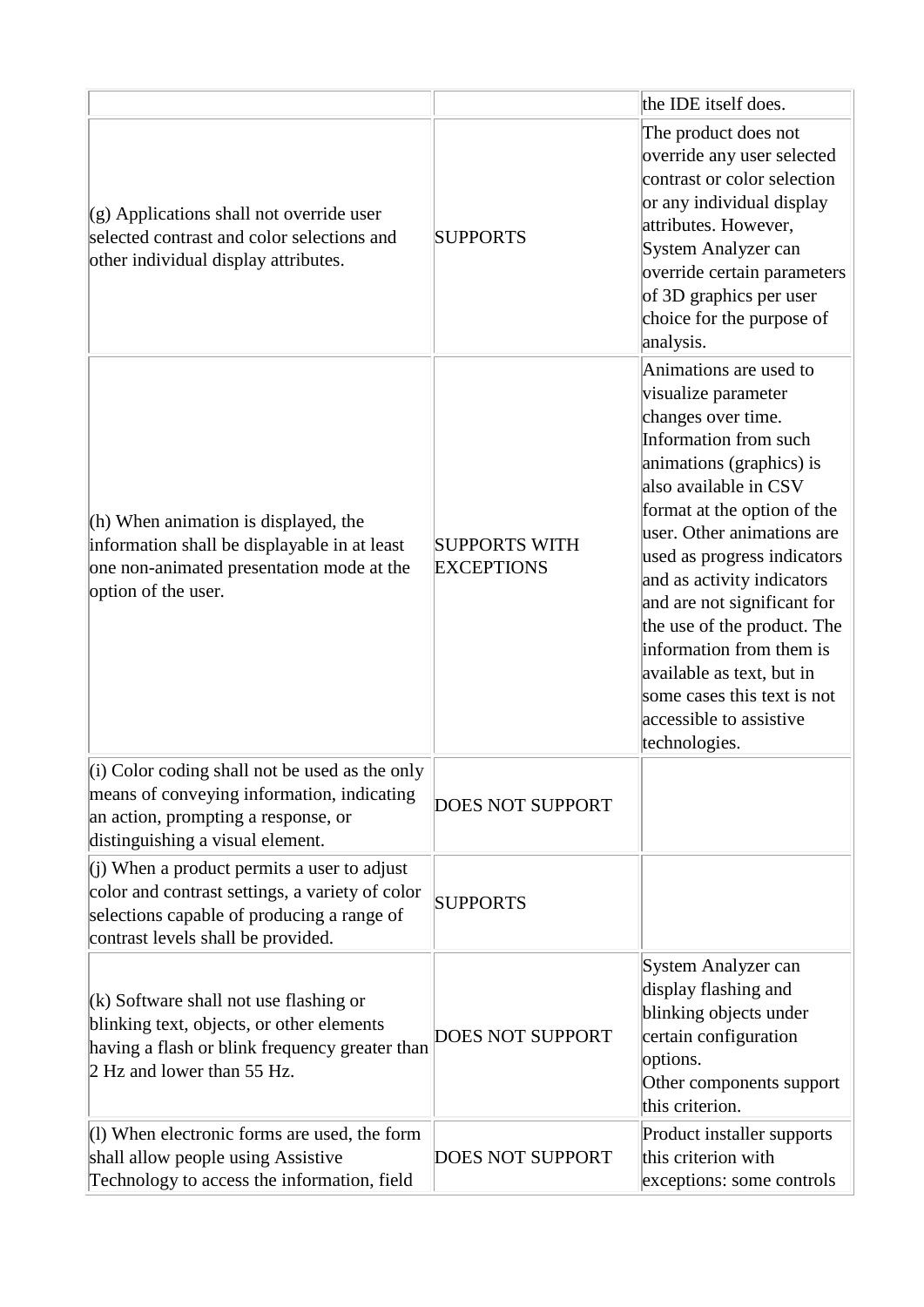| elements, and functionality required for | don't provide sufficient                 |
|------------------------------------------|------------------------------------------|
| completion and submission of the form,   | information about                        |
| including all directions and cues.       | themselves to Assistive                  |
|                                          | Technologies. The criterion              |
|                                          | is not applicable for Intel <sup>®</sup> |
|                                          | $C++$ Compiler and library               |
|                                          | components because they                  |
|                                          | have no GUI of their own.                |
|                                          | System Analyzer                          |
|                                          | component does not                       |
|                                          | provide sufficient                       |
|                                          | information about user                   |
|                                          | interface elements to                    |
|                                          | Assistive Technologies.                  |
|                                          | <b>IDE</b> integration                   |
|                                          | components support this                  |
|                                          | criterion to the extent that             |
|                                          | the IDE itself does.                     |

| Section 1194.31 Functional Performance Criteria - Detail<br><b>Voluntary Product Accessibility Template</b>                                                                                                                                                                                                                                    |                                                                |                                                                                                                                                                                                                                                                                                                                                         |
|------------------------------------------------------------------------------------------------------------------------------------------------------------------------------------------------------------------------------------------------------------------------------------------------------------------------------------------------|----------------------------------------------------------------|---------------------------------------------------------------------------------------------------------------------------------------------------------------------------------------------------------------------------------------------------------------------------------------------------------------------------------------------------------|
| Criteria                                                                                                                                                                                                                                                                                                                                       | <b>Level of Support &amp;</b><br>Supporting<br><b>Features</b> | <b>Remarks and</b><br>explanations                                                                                                                                                                                                                                                                                                                      |
| (a) At least one mode of operation and<br>information retrieval that does not<br>require user vision shall be provided,<br>or support for Assistive Technology<br>used by people who are blind or<br>visually impaired shall be provided.                                                                                                      | <b>DOES NOT SUPPORT</b>                                        | Product installer, Intel® C++<br>Compiler and library<br>components support this<br>criterion when combined with<br>compatible AT. System<br>Analyzer component requires<br>user vision. IDE integration<br>components support this<br>criterion to the extent that the<br>IDE itself does.                                                             |
| (b) At least one mode of operation and<br>information retrieval that does not<br>require visual acuity greater than 20/70<br>shall be provided in audio and enlarged SUPPORTS WITH<br>print output working together or<br>independently, or support for Assistive<br>Technology used by people who are<br>visually impaired shall be provided. | <b>EXCEPTIONS</b>                                              | Product installer, Intel® C++<br>Compiler and library<br>components support this<br>criterion when combined with<br>compatible AT. System<br>Analyzer component requires<br>user vision, but have limited<br>support for magnifiers<br>applications. IDE integration<br>components support this<br>criterion to the extent that the<br>IDE itself does. |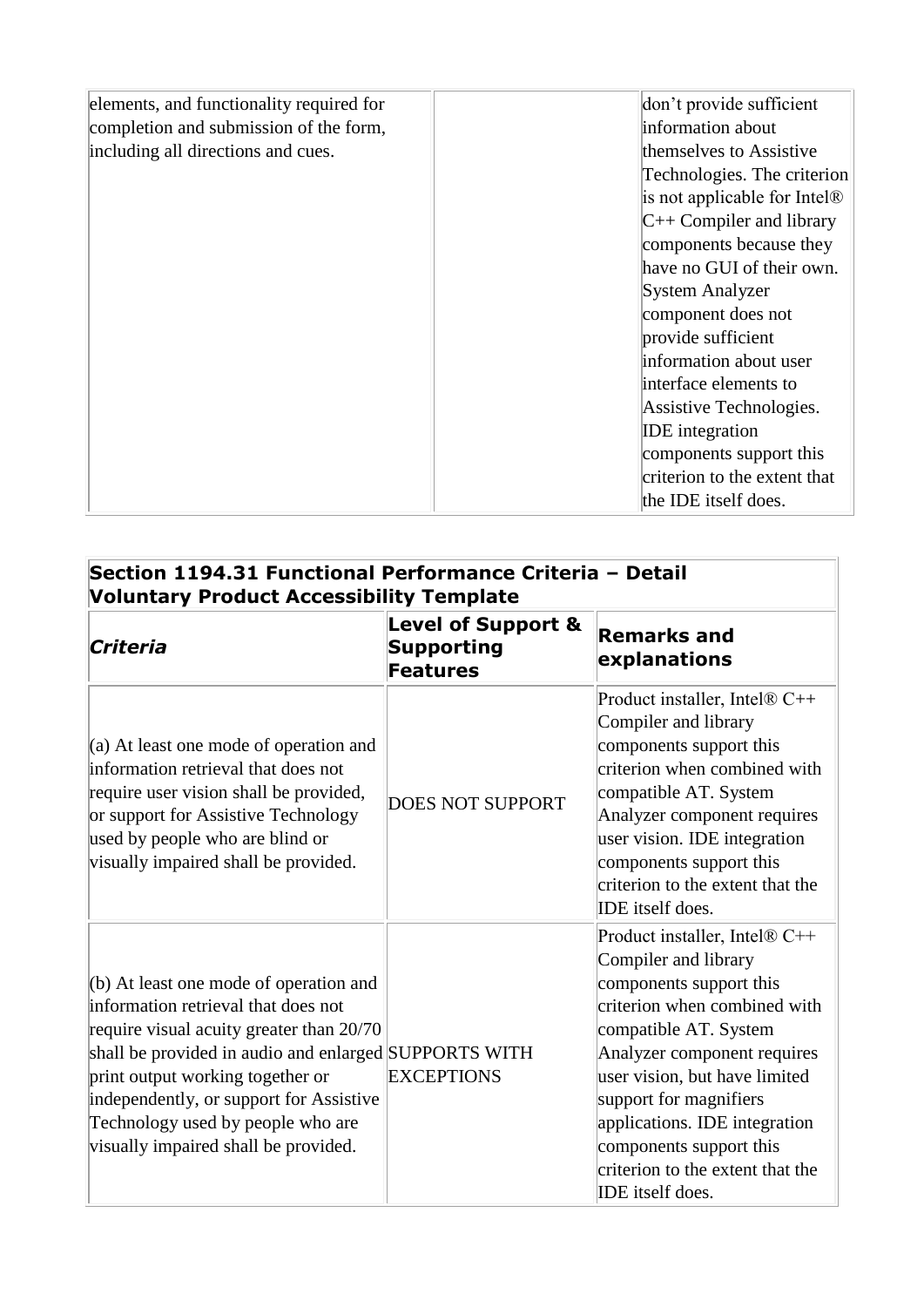| $(c)$ At least one mode of operation and<br>information retrieval that does not<br>require user hearing shall be provided,<br>or support for Assistive Technology<br>used by people who are deaf or hard of<br>hearing shall be provided                       | <b>SUPPORTS</b>                           | User hearing is not required for<br>the use of the product.                                                                                                                                                                                                                                                         |
|----------------------------------------------------------------------------------------------------------------------------------------------------------------------------------------------------------------------------------------------------------------|-------------------------------------------|---------------------------------------------------------------------------------------------------------------------------------------------------------------------------------------------------------------------------------------------------------------------------------------------------------------------|
| $(d)$ Where audio information is<br>important for the use of a product, at<br>least one mode of operation and<br>information retrieval shall be provided<br>in an enhanced auditory fashion, or<br>support for assistive hearing devices<br>shall be provided. | NOT APPLICABLE                            | User hearing is not required for<br>use of the product.                                                                                                                                                                                                                                                             |
| $(e)$ At least one mode of operation and<br>information retrieval that does not<br>require user speech shall be provided,<br>or support for Assistive Technology<br>used by people with disabilities shall<br>be provided.                                     | <b>NOT APPLICABLE</b>                     | Speech is not required for use<br>of the product.                                                                                                                                                                                                                                                                   |
| (f) At least one mode of operation and<br>information retrieval that does not<br>require fine motor control or<br>simultaneous actions and that is<br>operable with limited reach and<br>strength shall be provided.                                           | <b>SUPPORTS WITH</b><br><b>EXCEPTIONS</b> | No fine motor control or<br>simultaneous actions required<br>for use of the product installer,<br>Intel® C++ Compiler, library<br>components, and IDE<br>integration. System Analyzer<br>may require fine motor control:<br>user may need to stop a 3D<br>scene at a specific moment to<br>successfully analyze it. |

# **Section 1194.41 Information, Documentation and Support – Detail Voluntary Product Accessibility Template**

| Criteria                                                                                                                                                                                                    | <b>Level of Support &amp;</b><br><b>Supporting</b><br><b>Features</b> | <b>Remarks and</b><br>explanations                                                                                                |
|-------------------------------------------------------------------------------------------------------------------------------------------------------------------------------------------------------------|-----------------------------------------------------------------------|-----------------------------------------------------------------------------------------------------------------------------------|
| $(a)$ Product support documentation<br>provided to end-users shall be made<br>available in alternate formats upon<br>request, at no additional charge                                                       | <b>SUPPORTS</b>                                                       | Intel Corporation provides<br>electronic versions of all product<br>support documentation.                                        |
| $(b)$ End-users shall have access to a<br>description of the accessibility and<br>compatibility features of products in<br>alternate formats or alternate methods<br>upon request, at no additional charge. | <b>SUPPORTS</b>                                                       | Intel Corporation provides<br>information on accessibility and<br>compatibility features upon<br>request at no additional charge. |
| $(c)$ Support services for products shall                                                                                                                                                                   | <b>SUPPORTS</b>                                                       | Product support for Intel <sup>®</sup>                                                                                            |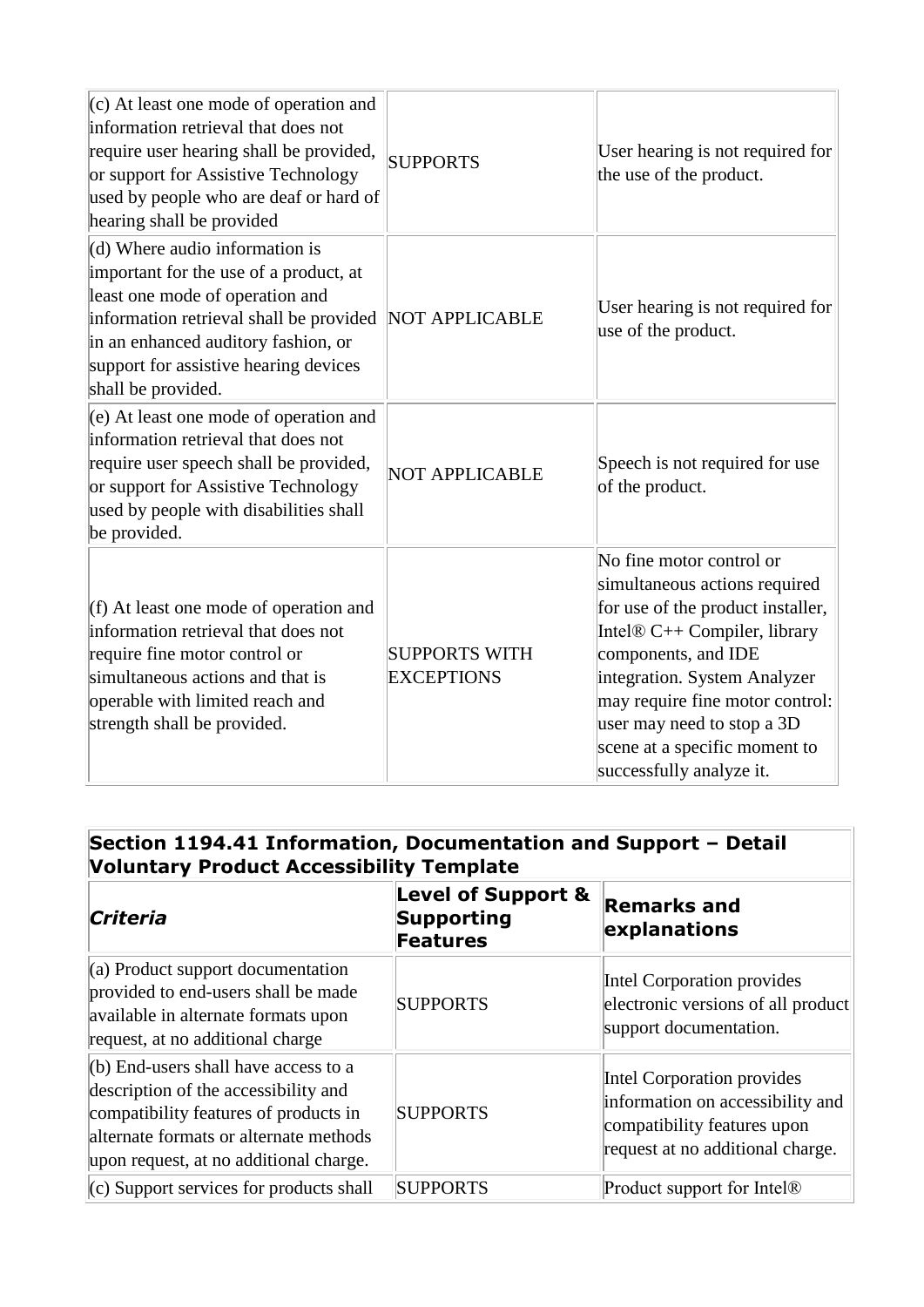| accommodate the communication needs | Software Development Products |
|-------------------------------------|-------------------------------|
| of end-users with disabilities.     | is available in a variety of  |
|                                     | formats and from a number of  |
|                                     | online sources available from |
|                                     | Intel Corporation.            |

## **APPENDIX A (OF THE DOS VPAT/GPAT CHECKLIST) SUGGESTED LANGUAGE FOR FILLING OUT THE VPAT/GPAT**

In order to simplify the task of conducting market research assessments for procurement officials or customers, ITIC (Information Technology Industry Council) has developed suggested language for use when filling out a VPAT/GPAT. You may choose to employ all or some of the language below. Once you determine what language you intend to use, we recommend that use is consistent throughout all of your VPAT/GPATs.

## **SUPPORTING FEATURES (COLUMN 2 ON VPAT/GPAT) SUPPORTS**

Use this language when you determine the product fully meets the letter and intent of the **Criteria** 

## **SUPPORTS WITH EXCEPTIONS**

Use this language when you determine the product does not fully meet the letter and intent of the Criteria, but provides some level of access relative to the Criteria.

### **SUPPORTS THROUGH EQUIVALENT FACILITATION**

Use this language when you have identified an alternate way to meet the intent of the Criteria or when the product does not fully meet the intent of the Criteria.

### **SUPPORTS WHEN COMBINED WITH COMPATIBLE AT**

Use this language when you determine the product fully meets the letter and intent of the Criteria when used in combination with Compatible AT. For example, many software programs can provide speech output when combined with a compatible screen reader (commonly used assistive technology for people who are blind).

### **DOES NOT SUPPORT**

Use this language when you determine the product does not meet the letter or intent of the **Criteria** 

# **NOT APPLICABLE**

Use this language when you determine that the Criteria do not apply to the specific product.

### **NOT APPLICABLE - FUNDAMENTAL ALTERATION EXCEPTION APPLIES**